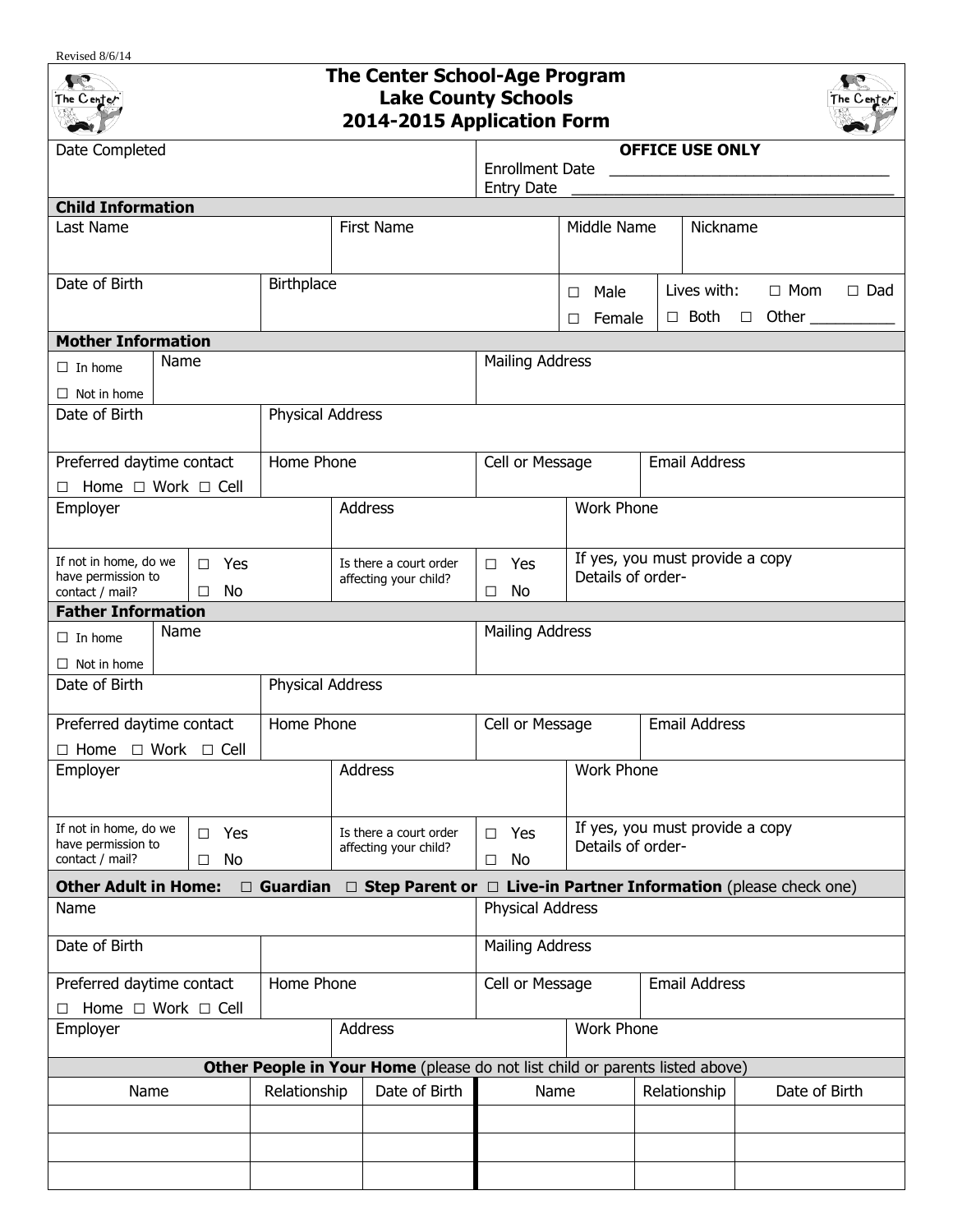| Child's Name<br>School-age Enrollment Form<br>Page 2                                                                                                                                                                                                                                                                                                                                                                                                                                                                                                                                                                                                                                                                                                                                                                                                                                                                                                                                                                  |                                                                                                                                                                                             |                                         |                                               |  |  |  |  |
|-----------------------------------------------------------------------------------------------------------------------------------------------------------------------------------------------------------------------------------------------------------------------------------------------------------------------------------------------------------------------------------------------------------------------------------------------------------------------------------------------------------------------------------------------------------------------------------------------------------------------------------------------------------------------------------------------------------------------------------------------------------------------------------------------------------------------------------------------------------------------------------------------------------------------------------------------------------------------------------------------------------------------|---------------------------------------------------------------------------------------------------------------------------------------------------------------------------------------------|-----------------------------------------|-----------------------------------------------|--|--|--|--|
| <b>Emergency Contact and Permission to Release</b> (do not list parents/guardians - must be over 18)                                                                                                                                                                                                                                                                                                                                                                                                                                                                                                                                                                                                                                                                                                                                                                                                                                                                                                                  |                                                                                                                                                                                             |                                         |                                               |  |  |  |  |
| Name                                                                                                                                                                                                                                                                                                                                                                                                                                                                                                                                                                                                                                                                                                                                                                                                                                                                                                                                                                                                                  | Address                                                                                                                                                                                     |                                         | Relationship                                  |  |  |  |  |
| #1 Phone                                                                                                                                                                                                                                                                                                                                                                                                                                                                                                                                                                                                                                                                                                                                                                                                                                                                                                                                                                                                              | #2 Phone                                                                                                                                                                                    |                                         | Note-                                         |  |  |  |  |
| Name                                                                                                                                                                                                                                                                                                                                                                                                                                                                                                                                                                                                                                                                                                                                                                                                                                                                                                                                                                                                                  | <b>Address</b>                                                                                                                                                                              |                                         | Relationship                                  |  |  |  |  |
| #1 Phone                                                                                                                                                                                                                                                                                                                                                                                                                                                                                                                                                                                                                                                                                                                                                                                                                                                                                                                                                                                                              | #2 Phone                                                                                                                                                                                    |                                         | Note-                                         |  |  |  |  |
| Name                                                                                                                                                                                                                                                                                                                                                                                                                                                                                                                                                                                                                                                                                                                                                                                                                                                                                                                                                                                                                  | Address                                                                                                                                                                                     |                                         | Relationship                                  |  |  |  |  |
| #1 Phone                                                                                                                                                                                                                                                                                                                                                                                                                                                                                                                                                                                                                                                                                                                                                                                                                                                                                                                                                                                                              | #2 Phone                                                                                                                                                                                    |                                         | Note-                                         |  |  |  |  |
|                                                                                                                                                                                                                                                                                                                                                                                                                                                                                                                                                                                                                                                                                                                                                                                                                                                                                                                                                                                                                       | <b>Medical Treatment Authorization</b>                                                                                                                                                      |                                         |                                               |  |  |  |  |
| I authorize staff members of The Center Early Childhood Programs to arrange for medical or surgical care for my child named<br>above, and give consent for care and/or treatment in the event of an emergency. Staff members may use their judgment in<br>deciding what an emergency is, and may request the services of our doctor named on the Health Information form or another if<br>he/she is unavailable, and call the hospital, and/or an ambulance. I understand that an attempt will be made to reach me<br>and/or the emergency contacts provided to The Center, but contact is not necessary for the above consent to be in effect. A<br>copy of this form will be presented as medical treatment authorization, and will be considered valid as the original. This consent<br>will be in effect until withdrawn in writing by the person(s) signing. I accept responsibility for related expenses incurred, which<br>are not the responsibility of The Center Early Childhood Programs or its employees. |                                                                                                                                                                                             |                                         |                                               |  |  |  |  |
|                                                                                                                                                                                                                                                                                                                                                                                                                                                                                                                                                                                                                                                                                                                                                                                                                                                                                                                                                                                                                       | <b>Information Release</b>                                                                                                                                                                  |                                         |                                               |  |  |  |  |
| I give permission for The Center Early Childhood Programs to exchange information with the following community partners for<br>the purpose of providing the best services for my child and family. This authorization will continue in force until revoked by me<br>in writing, and a copy or fax shall serve in its stead. This includes permission to copy, release, or discuss information with the<br>purpose of facilitating interagency communication in providing services to myself and my family.                                                                                                                                                                                                                                                                                                                                                                                                                                                                                                            |                                                                                                                                                                                             |                                         |                                               |  |  |  |  |
| All programs operating at Margaret J. Pitts School                                                                                                                                                                                                                                                                                                                                                                                                                                                                                                                                                                                                                                                                                                                                                                                                                                                                                                                                                                    |                                                                                                                                                                                             | West Central Mental Health<br>$\bullet$ |                                               |  |  |  |  |
| Lake County Department of Human Services<br>$\bullet$                                                                                                                                                                                                                                                                                                                                                                                                                                                                                                                                                                                                                                                                                                                                                                                                                                                                                                                                                                 | $\bullet$                                                                                                                                                                                   |                                         | Disabilities Services Provider/Coordinator    |  |  |  |  |
| My child's medical care provider<br>$\bullet$                                                                                                                                                                                                                                                                                                                                                                                                                                                                                                                                                                                                                                                                                                                                                                                                                                                                                                                                                                         |                                                                                                                                                                                             | $\bullet$                               | Family Literacy Program - Lake County Schools |  |  |  |  |
| Lake County Public Health Agency                                                                                                                                                                                                                                                                                                                                                                                                                                                                                                                                                                                                                                                                                                                                                                                                                                                                                                                                                                                      |                                                                                                                                                                                             | Other-<br>$\bullet$                     |                                               |  |  |  |  |
| <b>Photo and Video Release</b>                                                                                                                                                                                                                                                                                                                                                                                                                                                                                                                                                                                                                                                                                                                                                                                                                                                                                                                                                                                        |                                                                                                                                                                                             |                                         |                                               |  |  |  |  |
| $\Box$ Yes                                                                                                                                                                                                                                                                                                                                                                                                                                                                                                                                                                                                                                                                                                                                                                                                                                                                                                                                                                                                            | I authorize The Center Early Childhood Programs to photograph or permit photographs to be taken of my child                                                                                 |                                         |                                               |  |  |  |  |
| $\Box$ No                                                                                                                                                                                                                                                                                                                                                                                                                                                                                                                                                                                                                                                                                                                                                                                                                                                                                                                                                                                                             | named above, and for the filming of video. The photos/video may be posted in The Center, published in the<br>newsletter or news media, or used in promotional materials for these programs. |                                         |                                               |  |  |  |  |
| <b>Transportation Permission</b>                                                                                                                                                                                                                                                                                                                                                                                                                                                                                                                                                                                                                                                                                                                                                                                                                                                                                                                                                                                      |                                                                                                                                                                                             |                                         |                                               |  |  |  |  |
| Transportation- I give permission for my child named above to walk or be transported to activities, programs<br>$\Box$ Yes<br>or field trips as part of participation in The Center School-Age Program.<br>$\Box$ No                                                                                                                                                                                                                                                                                                                                                                                                                                                                                                                                                                                                                                                                                                                                                                                                  |                                                                                                                                                                                             |                                         |                                               |  |  |  |  |
| <b>Child Abuse Mandated Reporting</b>                                                                                                                                                                                                                                                                                                                                                                                                                                                                                                                                                                                                                                                                                                                                                                                                                                                                                                                                                                                 |                                                                                                                                                                                             |                                         |                                               |  |  |  |  |
| This is to inform you that all employees of The Center Early Childhood Programs are required by State Law to report all<br>instances of suspected child abuse/neglect to the Lake County Department of Human Services. This agency will visit The Center<br>to evaluate the circumstances, and if abuse or neglect is determined, and if the child is felt to be in danger of further abuse or<br>neglect, the Department of Human Services will call the legal authorities and request that they take the child into protective<br>custody, and they will notify you of the steps you must take.                                                                                                                                                                                                                                                                                                                                                                                                                     |                                                                                                                                                                                             |                                         |                                               |  |  |  |  |
|                                                                                                                                                                                                                                                                                                                                                                                                                                                                                                                                                                                                                                                                                                                                                                                                                                                                                                                                                                                                                       |                                                                                                                                                                                             |                                         |                                               |  |  |  |  |
| <b>Parent/Guardian Signature</b><br><b>Date</b>                                                                                                                                                                                                                                                                                                                                                                                                                                                                                                                                                                                                                                                                                                                                                                                                                                                                                                                                                                       |                                                                                                                                                                                             |                                         |                                               |  |  |  |  |
|                                                                                                                                                                                                                                                                                                                                                                                                                                                                                                                                                                                                                                                                                                                                                                                                                                                                                                                                                                                                                       |                                                                                                                                                                                             |                                         |                                               |  |  |  |  |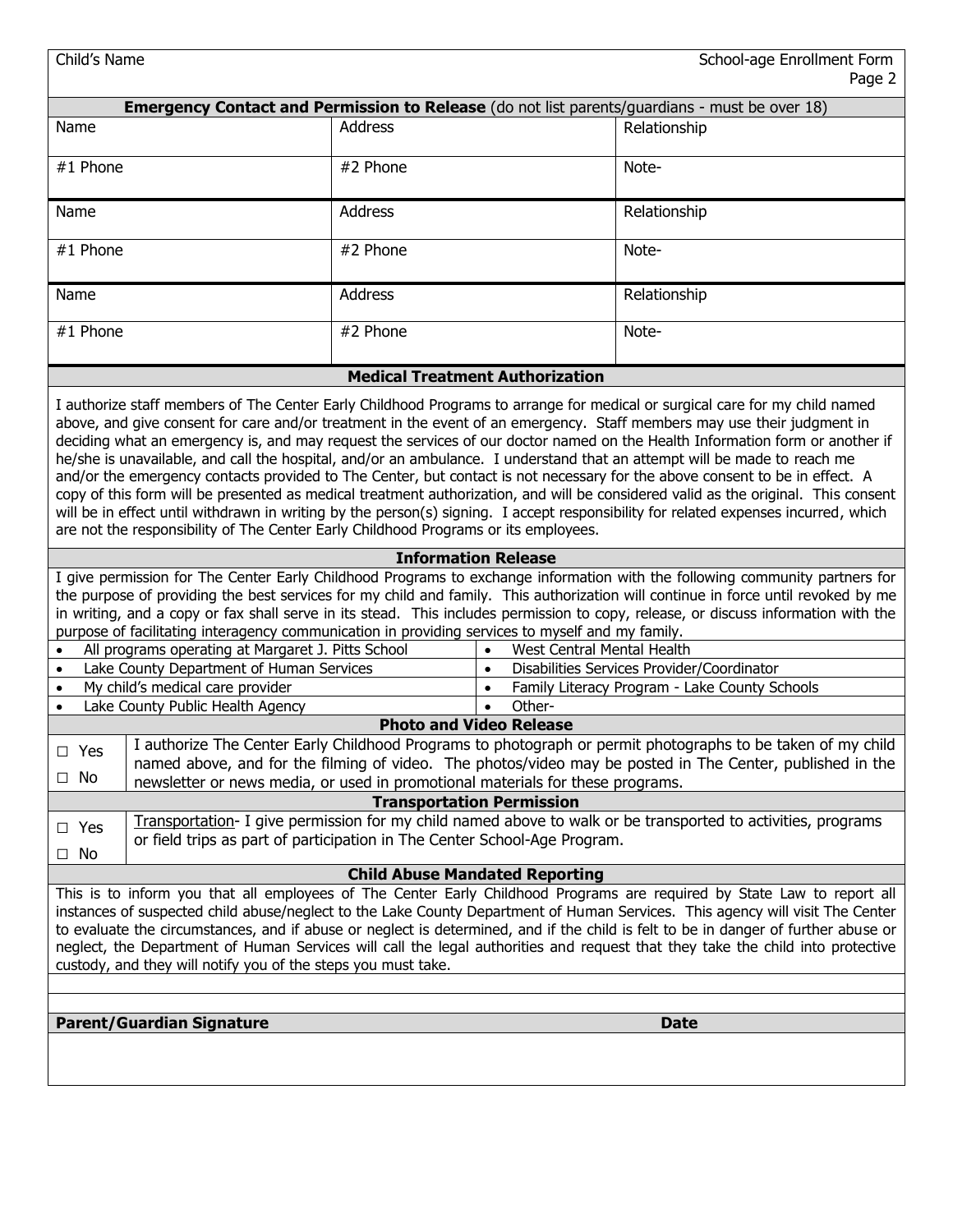| Child's Name                                                                                                                                                                                             | School-Age Enrollment Form<br>Page 3            |                                       |                           |                 |          |                                     |                                                                                                                      |  |
|----------------------------------------------------------------------------------------------------------------------------------------------------------------------------------------------------------|-------------------------------------------------|---------------------------------------|---------------------------|-----------------|----------|-------------------------------------|----------------------------------------------------------------------------------------------------------------------|--|
|                                                                                                                                                                                                          |                                                 |                                       |                           |                 |          |                                     | <b>Child Health Information Form 1</b>                                                                               |  |
| <b>Any Special Health Concerns</b>                                                                                                                                                                       |                                                 |                                       |                           |                 |          |                                     |                                                                                                                      |  |
|                                                                                                                                                                                                          |                                                 |                                       |                           |                 |          |                                     |                                                                                                                      |  |
|                                                                                                                                                                                                          |                                                 |                                       |                           |                 |          |                                     |                                                                                                                      |  |
|                                                                                                                                                                                                          |                                                 |                                       |                           |                 |          |                                     |                                                                                                                      |  |
| <b>Medication</b>                                                                                                                                                                                        |                                                 |                                       |                           |                 |          |                                     |                                                                                                                      |  |
| Is your child currently taking any medication? $\Box$ Yes $\Box$ No                                                                                                                                      |                                                 |                                       |                           |                 |          |                                     |                                                                                                                      |  |
|                                                                                                                                                                                                          |                                                 |                                       |                           |                 |          |                                     |                                                                                                                      |  |
| Will the medicine be given during the child's time at school? $\Box$ Yes $\Box$ No (Doctors written authorization is needed)                                                                             |                                                 |                                       |                           |                 |          |                                     |                                                                                                                      |  |
| Does your child have any allergies to any medication? $\Box$ Yes $\Box$ No                                                                                                                               |                                                 |                                       |                           |                 |          |                                     |                                                                                                                      |  |
|                                                                                                                                                                                                          |                                                 |                                       | <b>Health History</b>     |                 |          |                                     |                                                                                                                      |  |
| Are there health problems or conditions that will limit activities or affect your child at school? $\Box$ Yes $\Box$ No                                                                                  |                                                 |                                       |                           |                 |          |                                     |                                                                                                                      |  |
|                                                                                                                                                                                                          |                                                 |                                       |                           |                 |          |                                     |                                                                                                                      |  |
|                                                                                                                                                                                                          |                                                 |                                       |                           |                 |          |                                     |                                                                                                                      |  |
|                                                                                                                                                                                                          |                                                 |                                       |                           |                 |          |                                     |                                                                                                                      |  |
|                                                                                                                                                                                                          |                                                 | <b>Allergies</b>                      |                           |                 |          |                                     |                                                                                                                      |  |
| List all food allergies-                                                                                                                                                                                 | <u> 1980 - Johann Barnett, fransk politik (</u> |                                       |                           |                 |          |                                     | <u> 1989 - Jan James James James James James James James James James James James James James James James James J</u> |  |
|                                                                                                                                                                                                          |                                                 |                                       |                           |                 |          |                                     |                                                                                                                      |  |
| $\Box$ Seasonal Allergies $\Box$ Bee Stings $\Box$ Insect Bites                                                                                                                                          |                                                 |                                       |                           |                 |          |                                     |                                                                                                                      |  |
| Reactions to allergies (rash, itching, swelling, difficulty breathing, sneezing) _____________________________                                                                                           |                                                 |                                       |                           |                 |          |                                     |                                                                                                                      |  |
|                                                                                                                                                                                                          |                                                 | <b>Asthma</b>                         |                           |                 |          |                                     |                                                                                                                      |  |
| □ Yes □ No                                                                                                                                                                                               |                                                 |                                       |                           |                 |          |                                     |                                                                                                                      |  |
| Triggers_                                                                                                                                                                                                |                                                 |                                       |                           |                 |          |                                     |                                                                                                                      |  |
| Will your child use an inhaler or nebulizer at school? $\Box$ Yes $\Box$ No                                                                                                                              |                                                 |                                       |                           |                 |          |                                     |                                                                                                                      |  |
|                                                                                                                                                                                                          |                                                 | <b>Sinus / Skin Problems</b>          |                           |                 |          |                                     |                                                                                                                      |  |
| $\Box$ Eczema                                                                                                                                                                                            | $\Box$ Hives                                    |                                       | $\Box$ Skin problems      |                 |          |                                     | $\Box$ Sinus problems                                                                                                |  |
|                                                                                                                                                                                                          |                                                 |                                       | <b>Diabetes</b>           |                 |          |                                     |                                                                                                                      |  |
| $\Box$ Yes $\Box$ No                                                                                                                                                                                     |                                                 |                                       |                           |                 |          |                                     |                                                                                                                      |  |
|                                                                                                                                                                                                          |                                                 |                                       | <b>Digestion Problems</b> |                 |          |                                     |                                                                                                                      |  |
| $\Box$ Frequent Indigestion                                                                                                                                                                              |                                                 | Frequent Stomachaches                 |                           |                 |          | □ Frequent Vomiting                 |                                                                                                                      |  |
|                                                                                                                                                                                                          |                                                 | <b>Bowel / Urinary Tract Problems</b> |                           |                 |          |                                     |                                                                                                                      |  |
| $\Box$ Frequent Diarrhea $\Box$ Erequent Urination $\Box$ Erequent Constipation $\Box$ Painful Urination $\Box$ Wears Diapers                                                                            |                                                 |                                       |                           |                 |          |                                     |                                                                                                                      |  |
|                                                                                                                                                                                                          |                                                 | <b>Vision Problems</b>                |                           |                 |          |                                     |                                                                                                                      |  |
| $\Box$ Difficulty Seeing                                                                                                                                                                                 |                                                 | □ Headaches                           |                           |                 |          | □ Wears Glasses                     |                                                                                                                      |  |
|                                                                                                                                                                                                          |                                                 | <b>Hearing Problems</b>               |                           |                 |          |                                     |                                                                                                                      |  |
| $\Box$ Difficulty Hearing                                                                                                                                                                                |                                                 | □ Frequent Earaches                   |                           | □ Tubes in Ears |          |                                     |                                                                                                                      |  |
|                                                                                                                                                                                                          |                                                 | Speech / Language Problems            |                           |                 |          |                                     |                                                                                                                      |  |
| □ Talked Late                                                                                                                                                                                            |                                                 | □ Speech is Difficult to Understand   |                           |                 | □ Other- |                                     |                                                                                                                      |  |
|                                                                                                                                                                                                          |                                                 | <b>Other Conditions</b>               |                           |                 |          |                                     |                                                                                                                      |  |
| □ Hyperactivity                                                                                                                                                                                          |                                                 | $\Box$ Sudden Behavior Changes        | □ Frequent Fevers         |                 |          |                                     | □ Anemia or Sickle Cell Anemia                                                                                       |  |
| □ Lack of Energy/Tired                                                                                                                                                                                   | $\square$ Fearful                               |                                       | □ Fainting Spells         |                 |          | $\Box$ Bone, Joint or Muscle Injury |                                                                                                                      |  |
| □ Accident Prone                                                                                                                                                                                         | □ Withdrawn                                     |                                       | □ Seizure/Convulsions     |                 |          | or Disease                          |                                                                                                                      |  |
|                                                                                                                                                                                                          |                                                 | <b>Disabilities</b>                   |                           |                 |          |                                     |                                                                                                                      |  |
| Does your child have a diagnosed disability? $\Box$ Yes $\Box$ No                                                                                                                                        |                                                 |                                       |                           |                 |          |                                     |                                                                                                                      |  |
| What is the disability?                                                                                                                                                                                  |                                                 |                                       |                           |                 |          |                                     |                                                                                                                      |  |
| Is child on an Individual Education Plan (IEP)? $\Box$ Yes $\Box$ No                                                                                                                                     |                                                 |                                       |                           |                 |          |                                     |                                                                                                                      |  |
| What is the IEP for?                                                                                                                                                                                     |                                                 |                                       |                           |                 |          |                                     |                                                                                                                      |  |
| Do you have any concerns about other children in your family who are not in The Center's Early Childhood Programs<br>that may have developmental delays and/or disability concerns? $\Box$ Yes $\Box$ No |                                                 |                                       |                           |                 |          |                                     |                                                                                                                      |  |
|                                                                                                                                                                                                          |                                                 |                                       |                           |                 |          |                                     |                                                                                                                      |  |
| Would you like us to make a referral to Child Find to help you with your concerns? $\Box$ Yes $\Box$ No                                                                                                  |                                                 |                                       |                           |                 |          |                                     |                                                                                                                      |  |
|                                                                                                                                                                                                          |                                                 |                                       |                           |                 |          |                                     |                                                                                                                      |  |
|                                                                                                                                                                                                          |                                                 |                                       |                           |                 |          |                                     |                                                                                                                      |  |
|                                                                                                                                                                                                          |                                                 |                                       |                           |                 |          |                                     |                                                                                                                      |  |